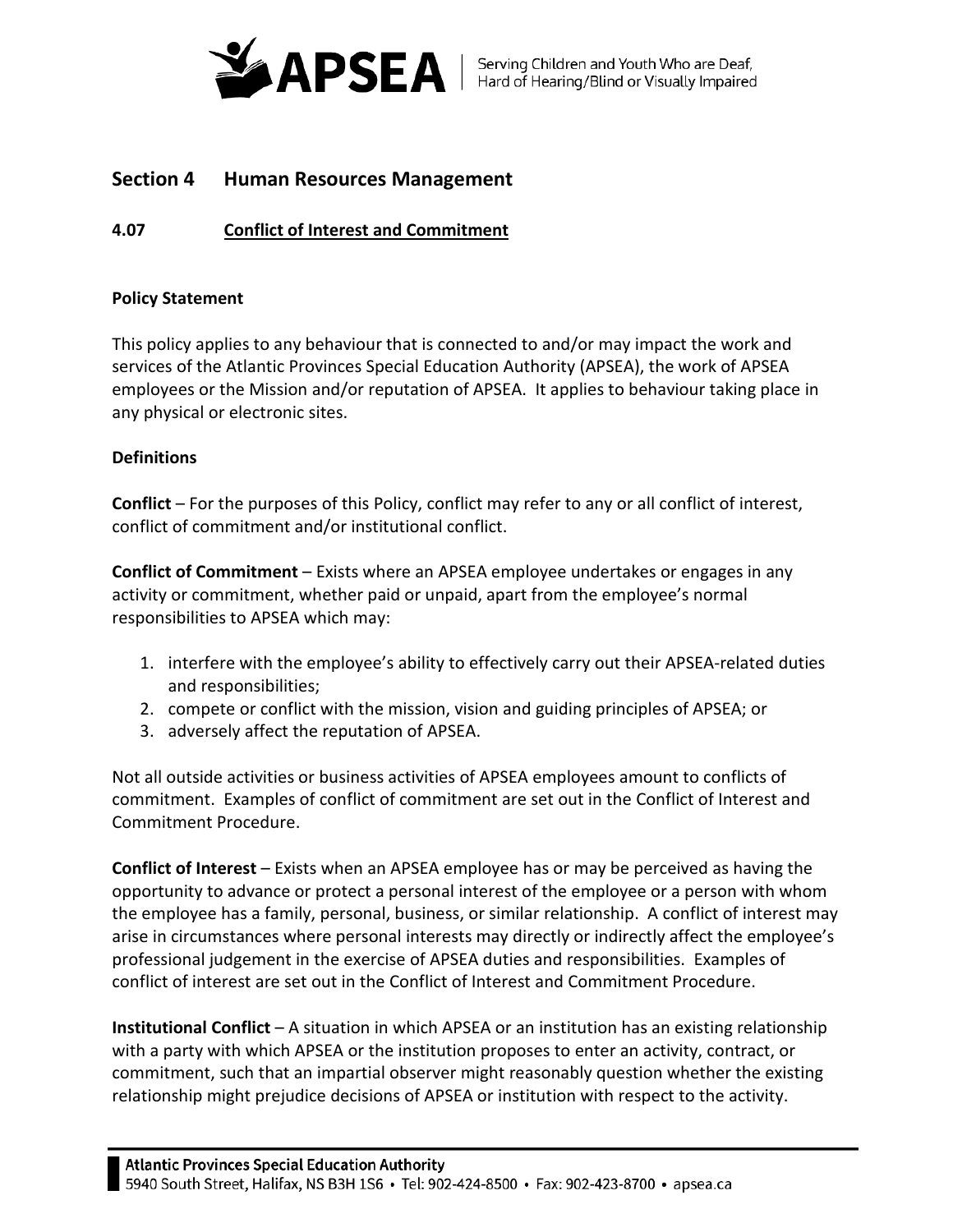**Personal Interest** – Exists where one has an interest, including, but not limited to, a financial, family, or professional interest, in a decision, activity or business affair of APSEA.

## **Policy Objectives**

Integrity and public accountability may be undermined or perceived to be undermined in situations involving conflicts of interest, conflicts of commitment, or institutional conflict. To that end, the objectives of this policy are:

- to define and promote standards of conduct that support these values.
- to assist APSEA employees to recognize situations involving conflicts of interest, conflicts of commitment, or institutional conflicts so they can, in good faith, take the initiative to disclose, manage and resolve such situations.
- to provide processes and mechanisms for employees to respond to, manage and resolve any such conflicts.

## **Application**

This policy applies to APSEA employees, volunteers, Committee members, and any individual in a contractual relationship with APSEA.

## **Policy Directives**

The occurrence of conflicts of interest, conflicts of commitment and institutional conflict cannot always be avoided. Therefore, it is important to respond appropriately when they arise. To that end, all APSEA employees are expected to:

- conduct themselves with the highest ethical standards and in a manner which will bear the closest scrutiny;
- act honestly and in good faith in respect of any reports or disclosures made under this Policy;
- identify situations involving conflicts of interest, conflicts of commitment, or institutional conflict;
- avoid doing anything to exploit such conflicts to serve a personal interest;
- take steps to prevent the exploitation of such conflicts by others;
- take steps to avoid the perception of conflict;
- disclose conflict situations to an appropriate person in accordance with the Conflict of Interest and Commitment Procedure as soon as possible after becoming aware of them;
- seek guidance before embarking on activities involving conflict situations;
- cooperate in the management of such conflicts as required by APSEA.

APSEA will respond to conflicts in as fair, open, and consistent manner as is possible and will seek to avoid unfair disadvantage wherever possible.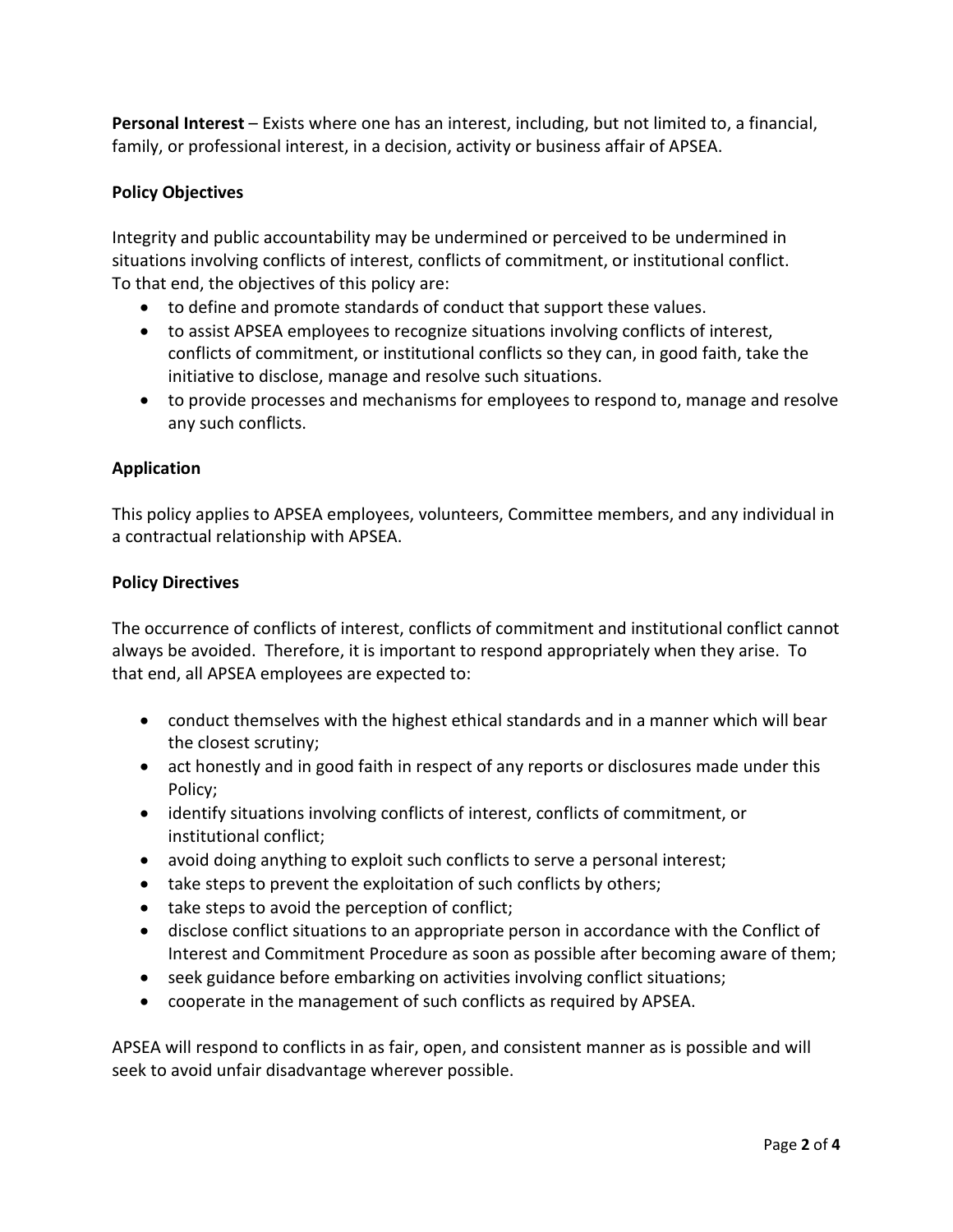Each conflict will be assessed individually to ensure that decisions, actions, and behaviours are not inappropriately influenced by personal interests or institutional interests.

Any individual accountable to this policy may be presumed to have become aware of a conflict at such a time as a person would have reasonably been aware of it.

Failure to comply with this policy will be assessed by APSEA and may result in disciplinary action up to and including termination of employment.

Good faith disclosures under this policy will be handled in accordance with APSEA's Whistleblower Policy. An individual acting in good faith will not be disadvantaged or lose their employment status because of reporting their concerns, even when those concerns cannot be substantiated. However, the willful misuse or abuse of this policy may result in disciplinary action up to and including termination of employment.

### **Accountability**

#### **All APSEA Employees**

APSEA employees are responsible to understand and follow all APSEA policies and documents related to conflict of interest and commitment. Employees have an obligation to promptly disclose, as soon as they could reasonably be aware, that a conflict may exist using the Declaration of Potential Conflict of Interest and Commitment form. They must also update the declaration when circumstances change, and they become aware of a potential conflict.

#### **Superintendent/Directors/Supervisors/Managers**

Superintendent/Directors/Supervisors/Managers are responsible for fostering a culture of integrity and effective stewardship of the public trust. They are responsible for providing guidance to employees regarding activities which might be questionable or perceived as questionable, as well as addressing and aiding in the APSEA review and response to declarations. They also have responsibility for the oversight and application of APSEA's Conflict of Interest and Commitment Policy including resolution and the coordination of APSEA response in respect of any declarations of conflict which are made to them.

#### **Coordinator of Human Resources**

The Coordinator of Human Resources has responsibility for the oversight and application of APSEA's Conflict of Interest and Commitment Policy including resolution and the coordination of APSEA response in respect of conflicts involving APSEA employees.